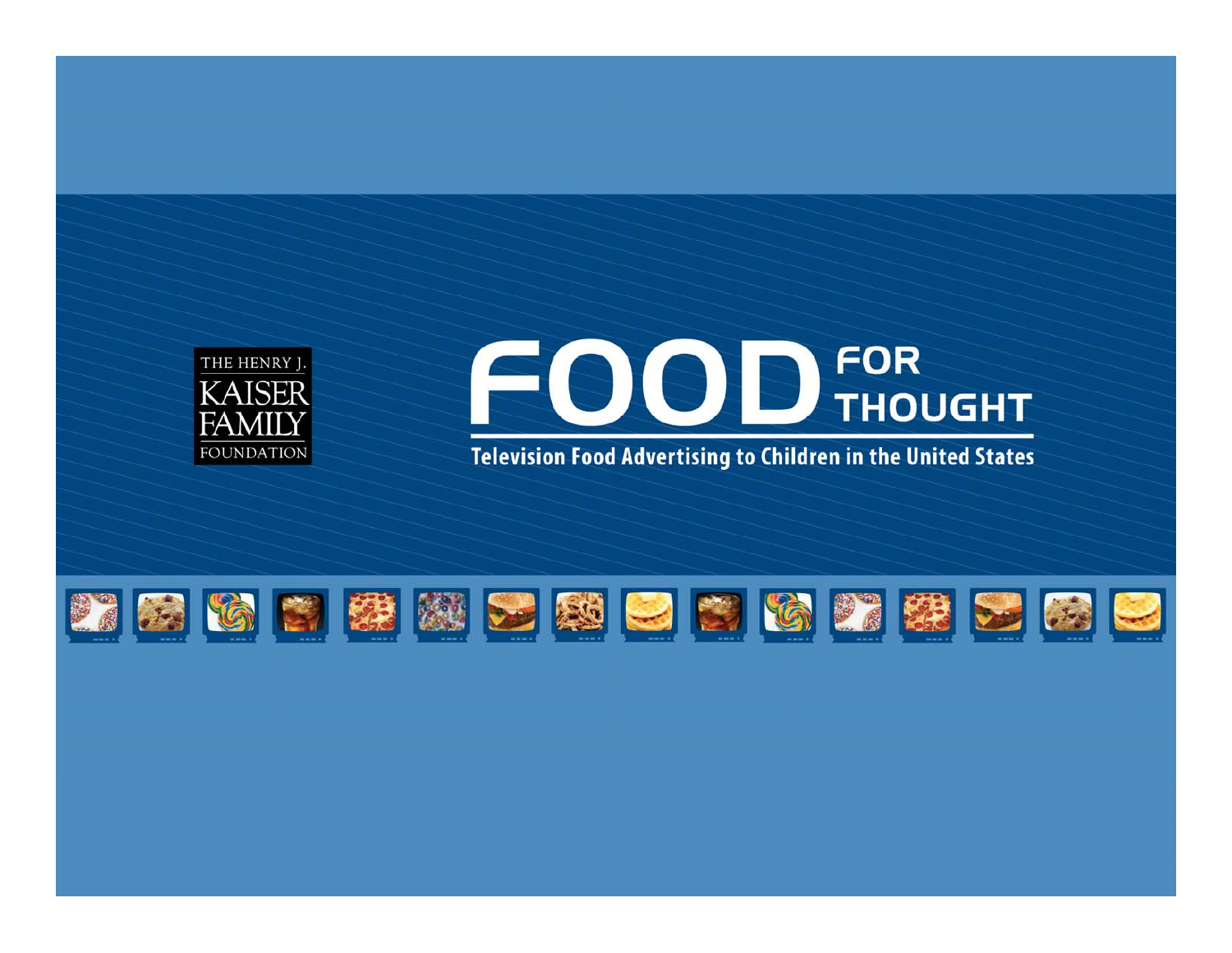#### 3 age groups

- $-2 7$  years
- 8-12 years
- **13-17 years**

❖ Nielsen data: Top 10 networks for any one of the three age groups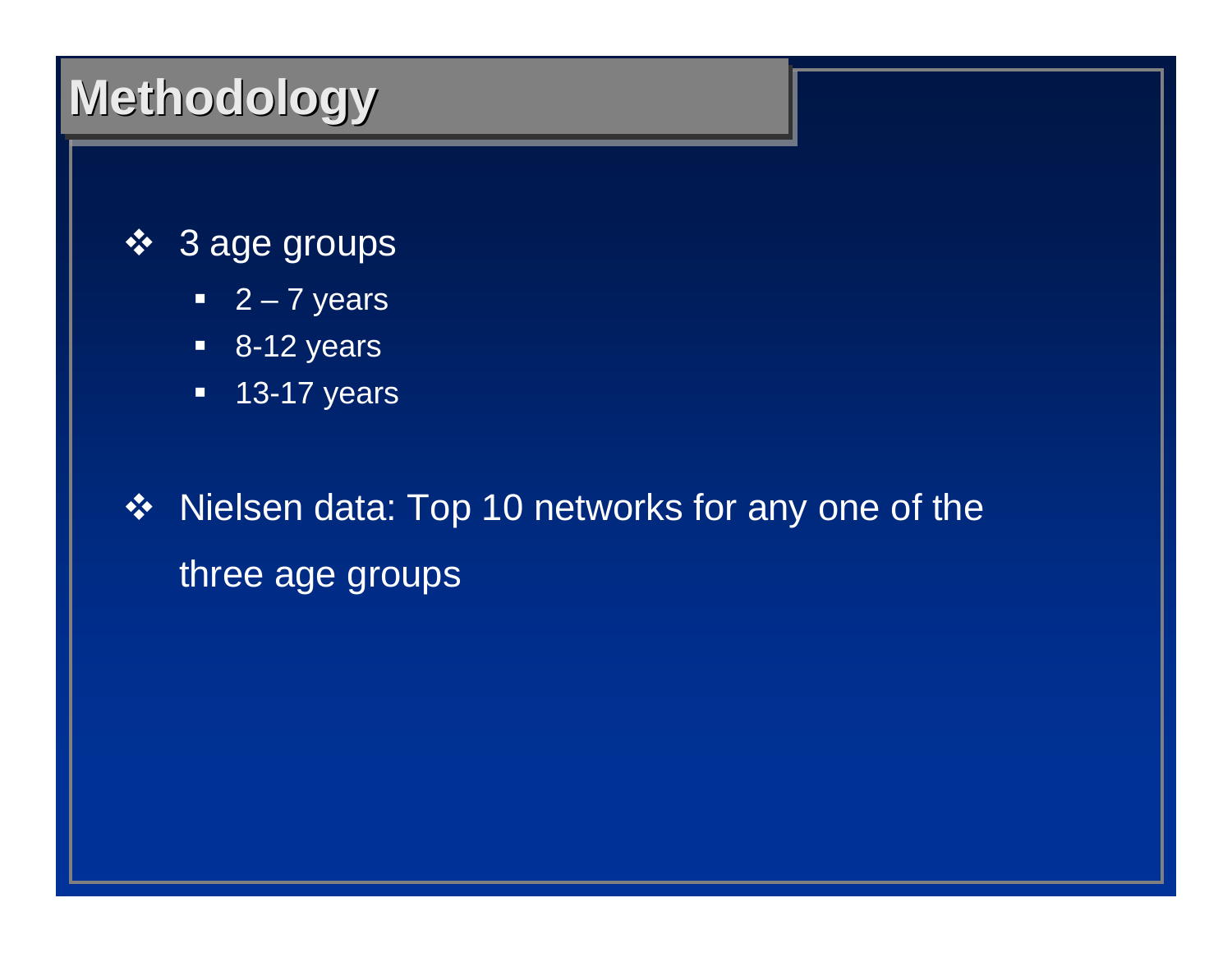#### **❖** Total of 13 networks

- $\Box$ ABC, CBS, Fox, NBC, UPN, WB
- $\blacksquare$ **PBS**
- $\Box$ ABC Family, BET, Cartoon Network, Disney, Nickelodeon, MTV

#### $\frac{1}{2}$ One week of content per network, 6 a.m. - midnight

All genres, not just children's shows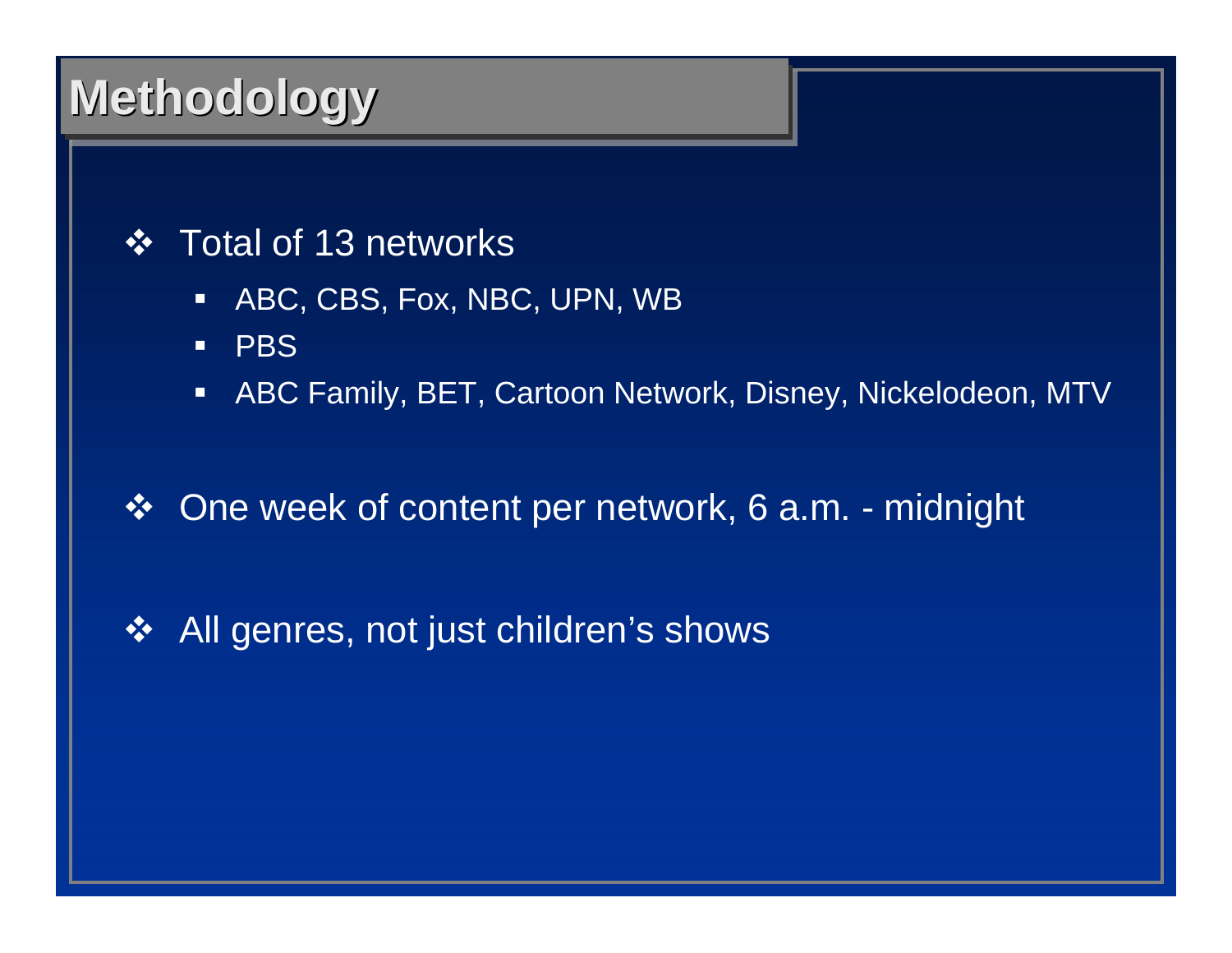### 1,638 hours of television content

### Coded all non-program content

- $\blacksquare$ ■ Ads
- $\Box$ **•** Promos
- $\blacksquare$ PSAs
- $\blacksquare$ **Filler**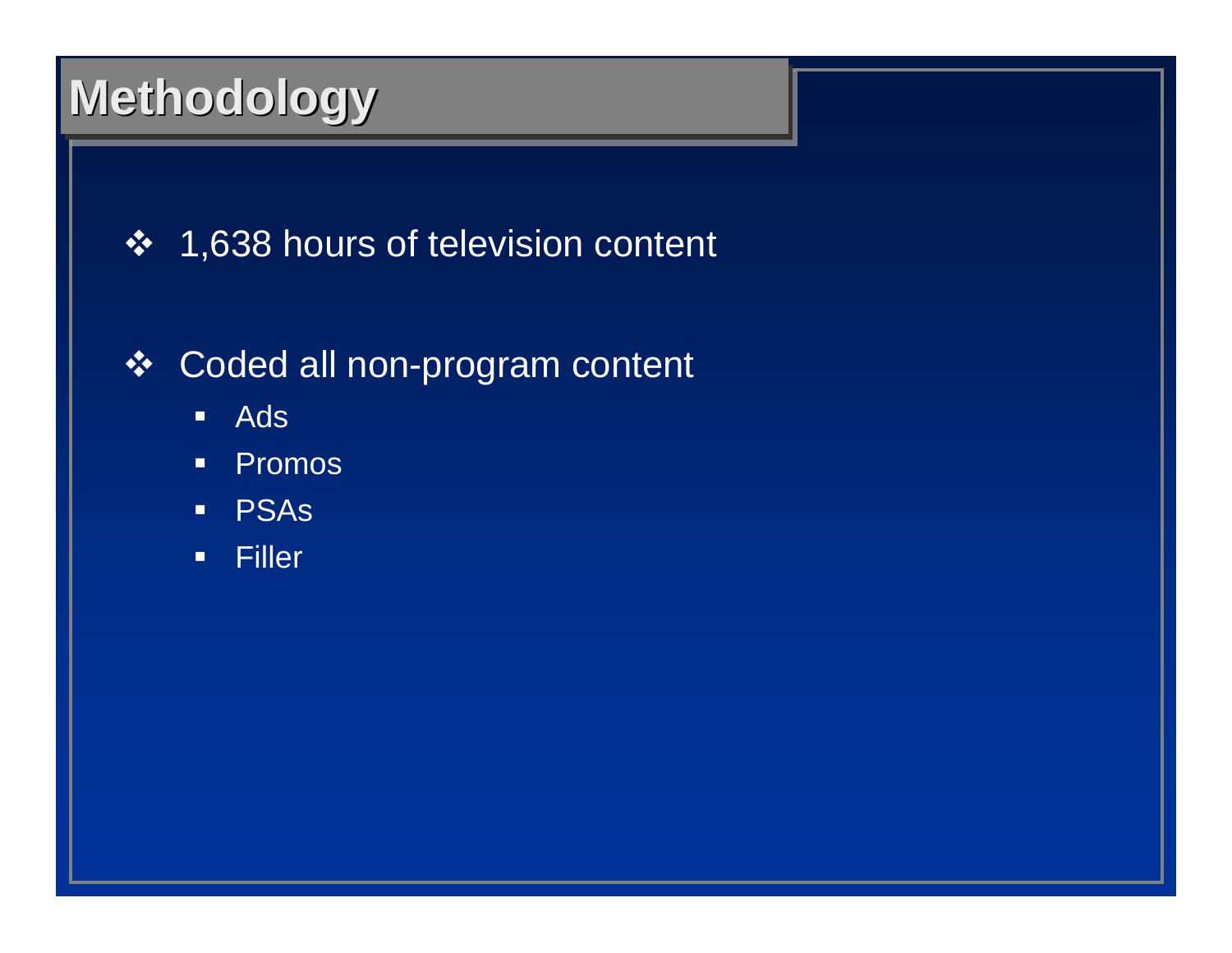### $\div$  8,894 food ads

#### Coded for 35 variables, including:

- $\Box$ Type of food
- $\Box$ Target audience
- $\Box$ Type of appeal used
- $\Box$ Use of premium
- $\Box$ Depiction of physical activity
- $\Box$ Use of licensed characters
- $\Box$ Specific health claims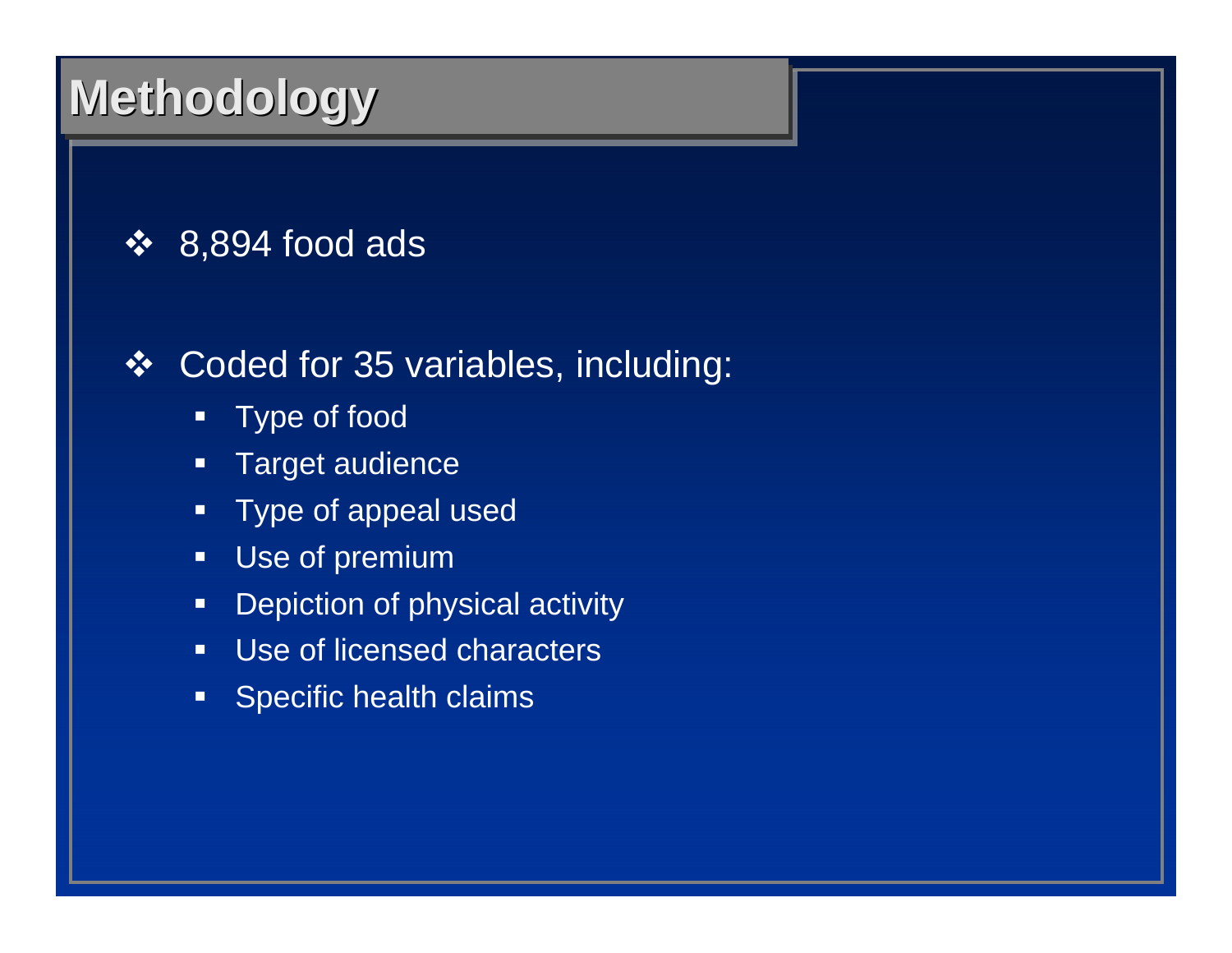#### $\frac{1}{2}$ Paired with viewing data – time spent watching:

- $\Box$ Cable vs. broadcast
- $\Box$ Children's shows vs. other genres
- $\Box$ Ad-supported vs. commercial free
- $\frac{1}{2}$  Based on previous Kaiser research
	- $\blacksquare$ 1,090 parents of children ages 2-7
	- 3,032 children ages 8-18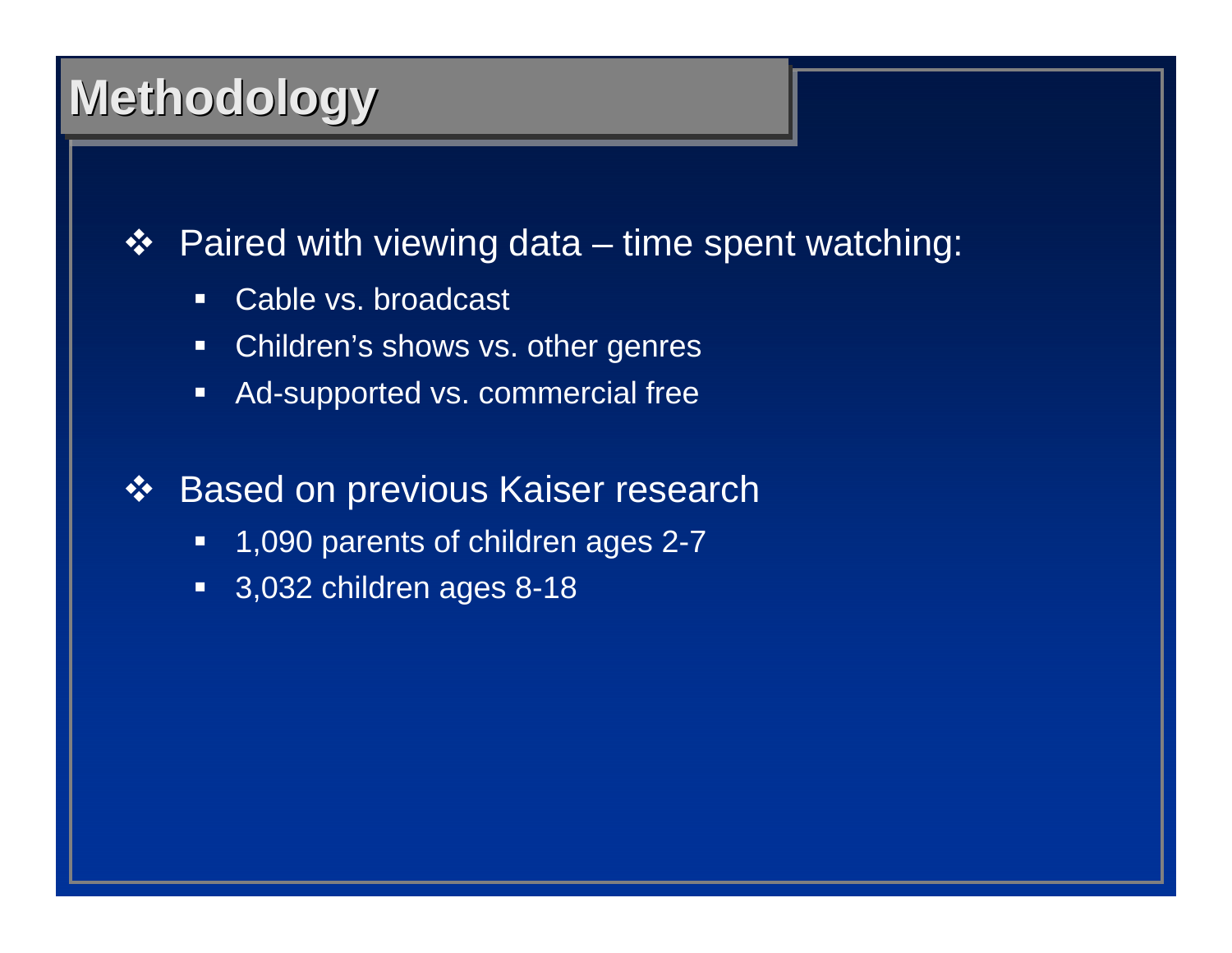

# FOOD THOUGHT

**Television Food Advertising to Children in the United States** 

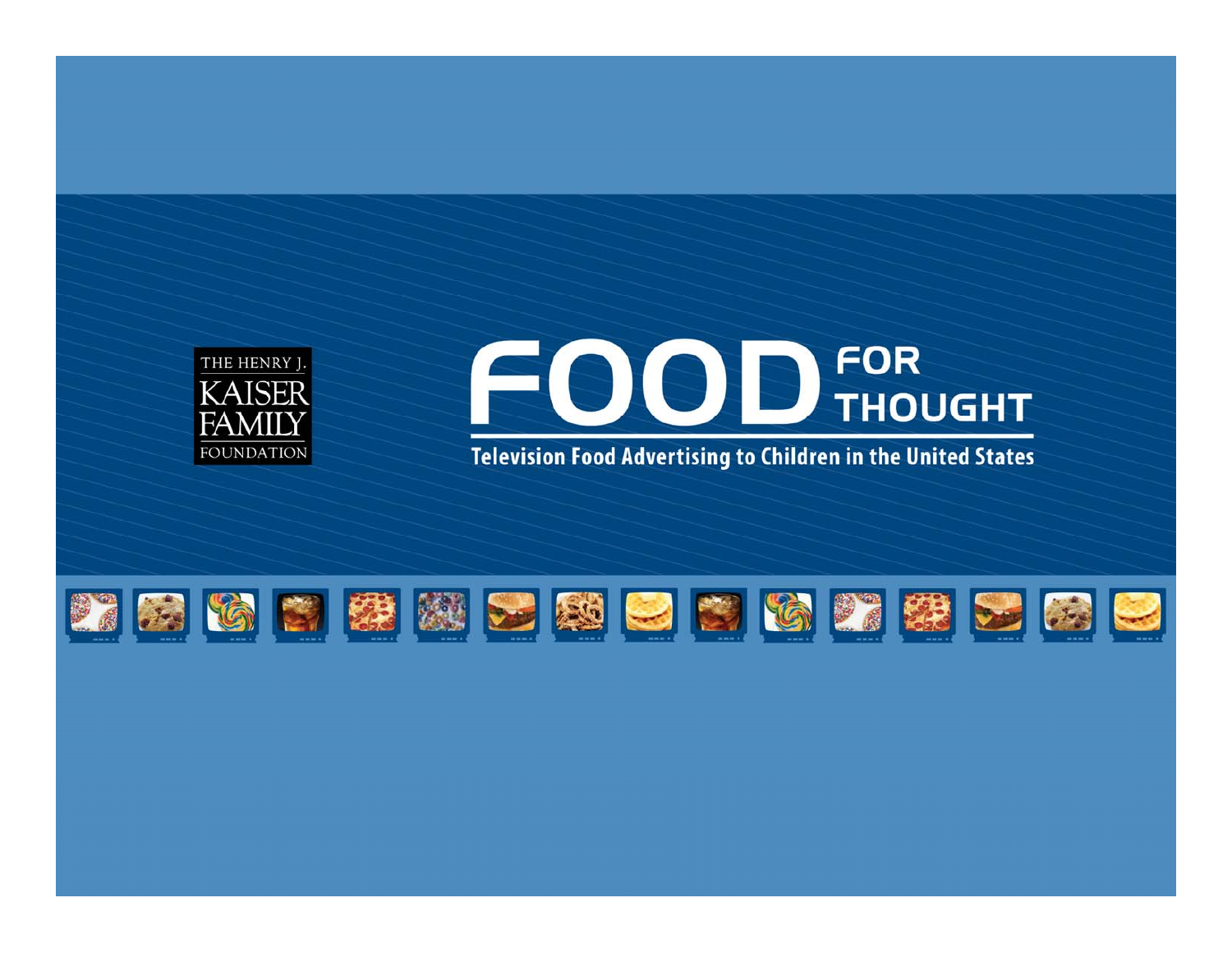#### **Children are exposed to a lot of advertising every day.**

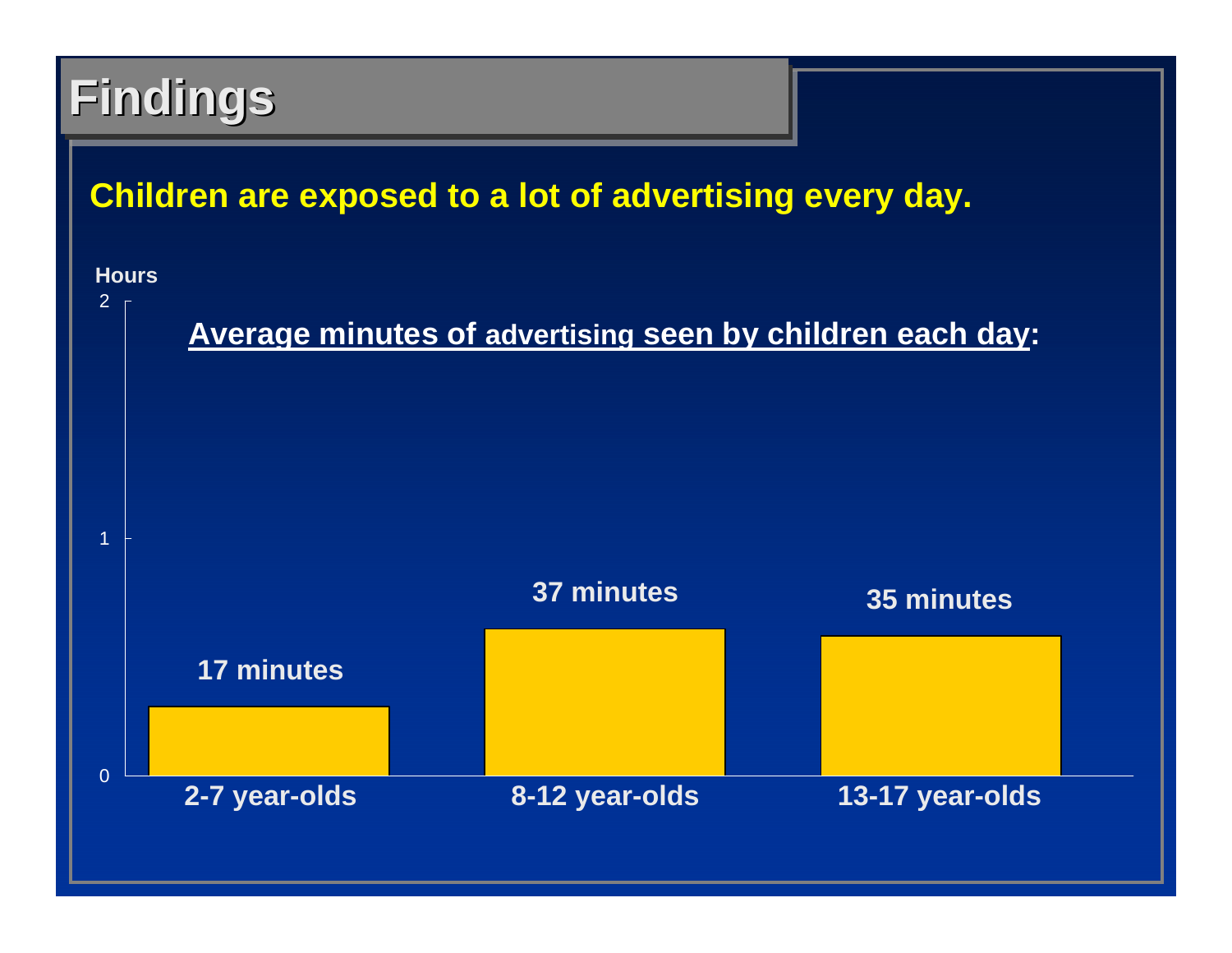#### **Among all genres, children's shows have the highest proportion of food ads**

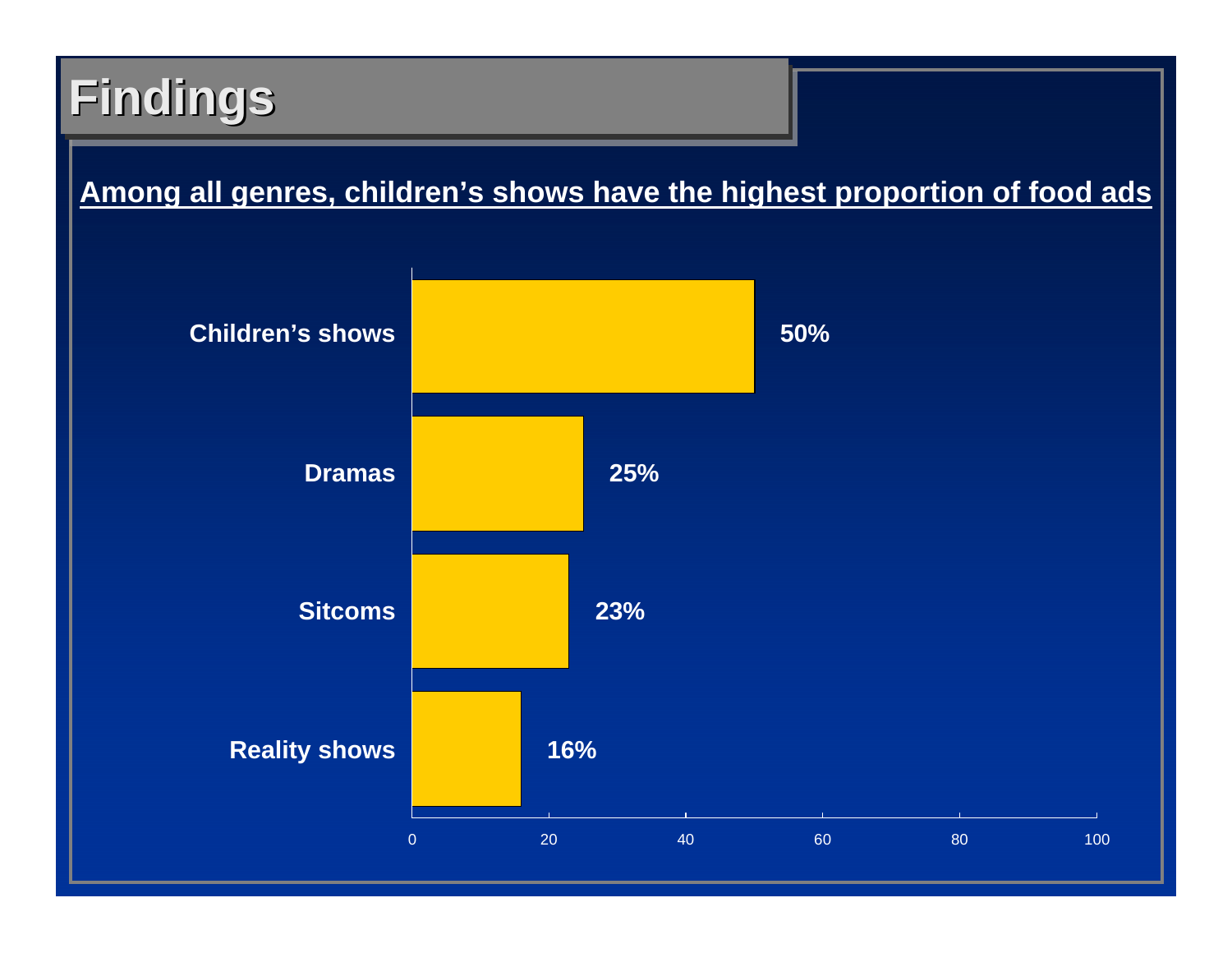#### **Food is the number one product children see advertised.**

#### **Of all ads seen by children, percent that is for food:**

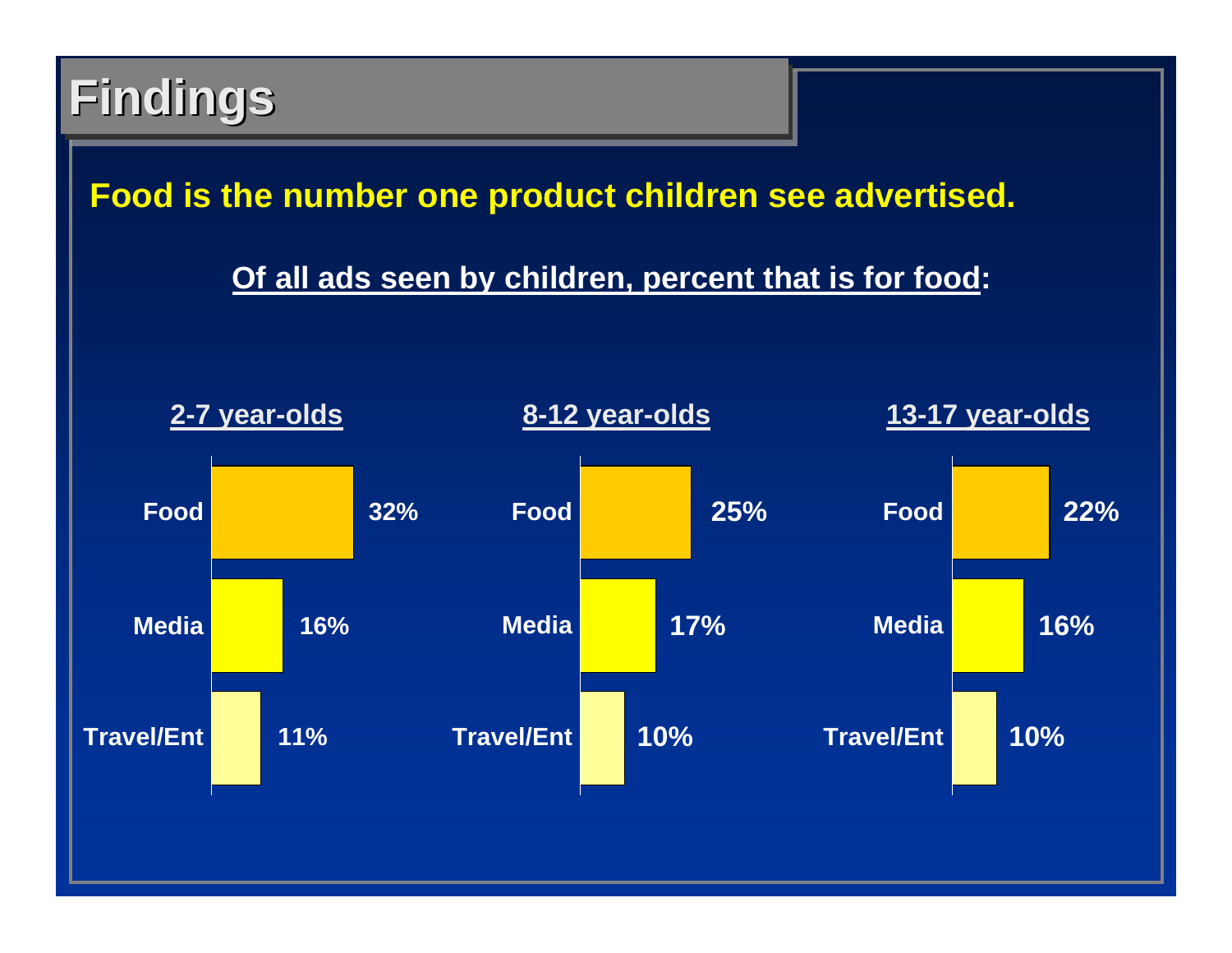**Children of all ages see a large number of food ads every day.**

**Average number of food ads seen by children per day:**

**2-7 year-olds: 12 food ads per day**

**4,400 food ads per year**

**8-12 year 12 year-olds: 21 food ads per day**

**7,600 food ads per year**

**13-17 year 17 year-olds: 17 food ads per day**

**6,000 food ads per year**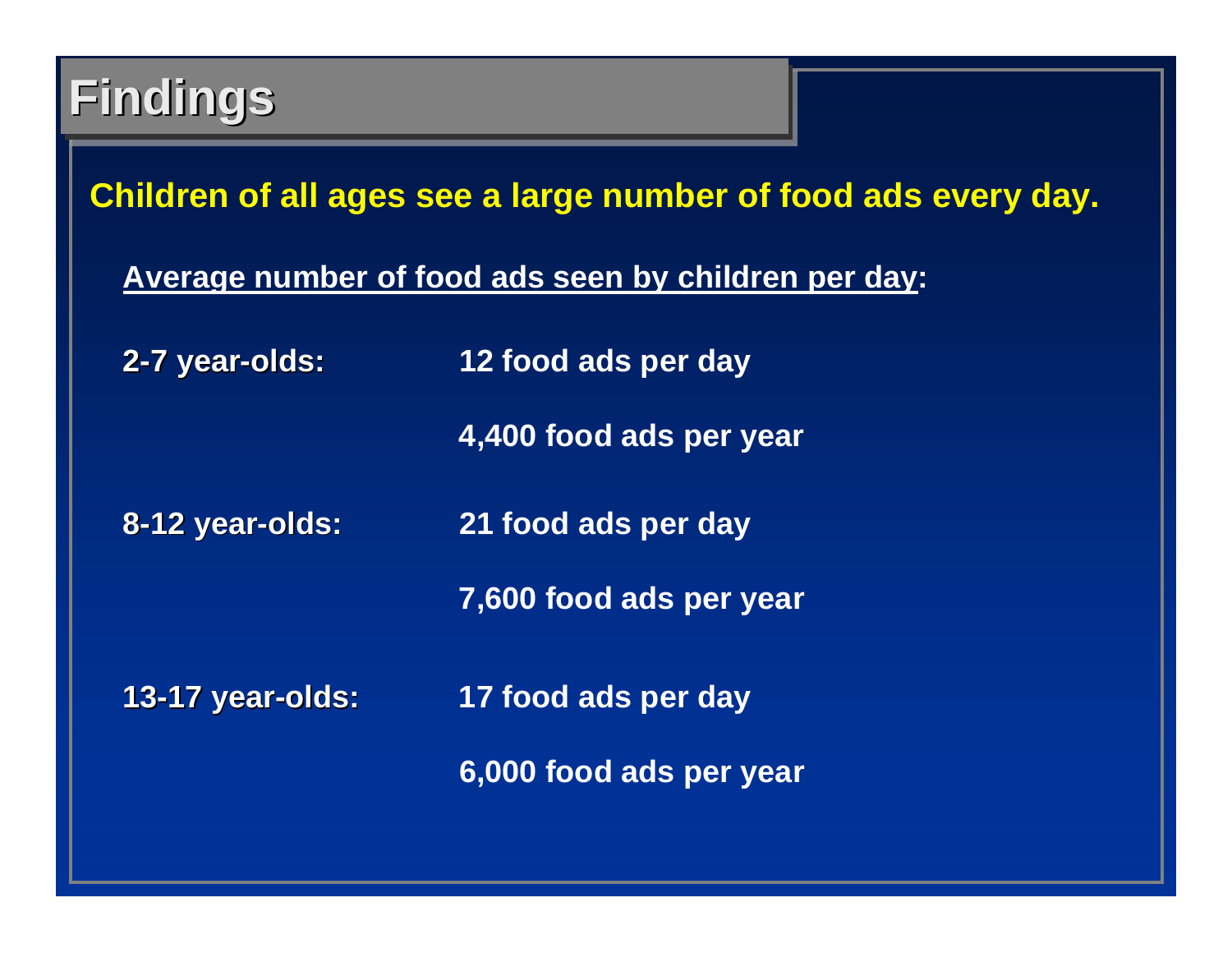**In a typical day, the average 8-12-year-old will see:**

- **5 ads for candy and snacks**
- **4 ads for fast food**
- **4 ads for sodas and other soft drinks**
- **3 ads for cereal**
- **2 ads for restaurants**
- **1 ad for prepared foods**

**2 ads for the following categories combined: dairy, water, juice, meat, poultry, fish, fruit, vegetables, or grains**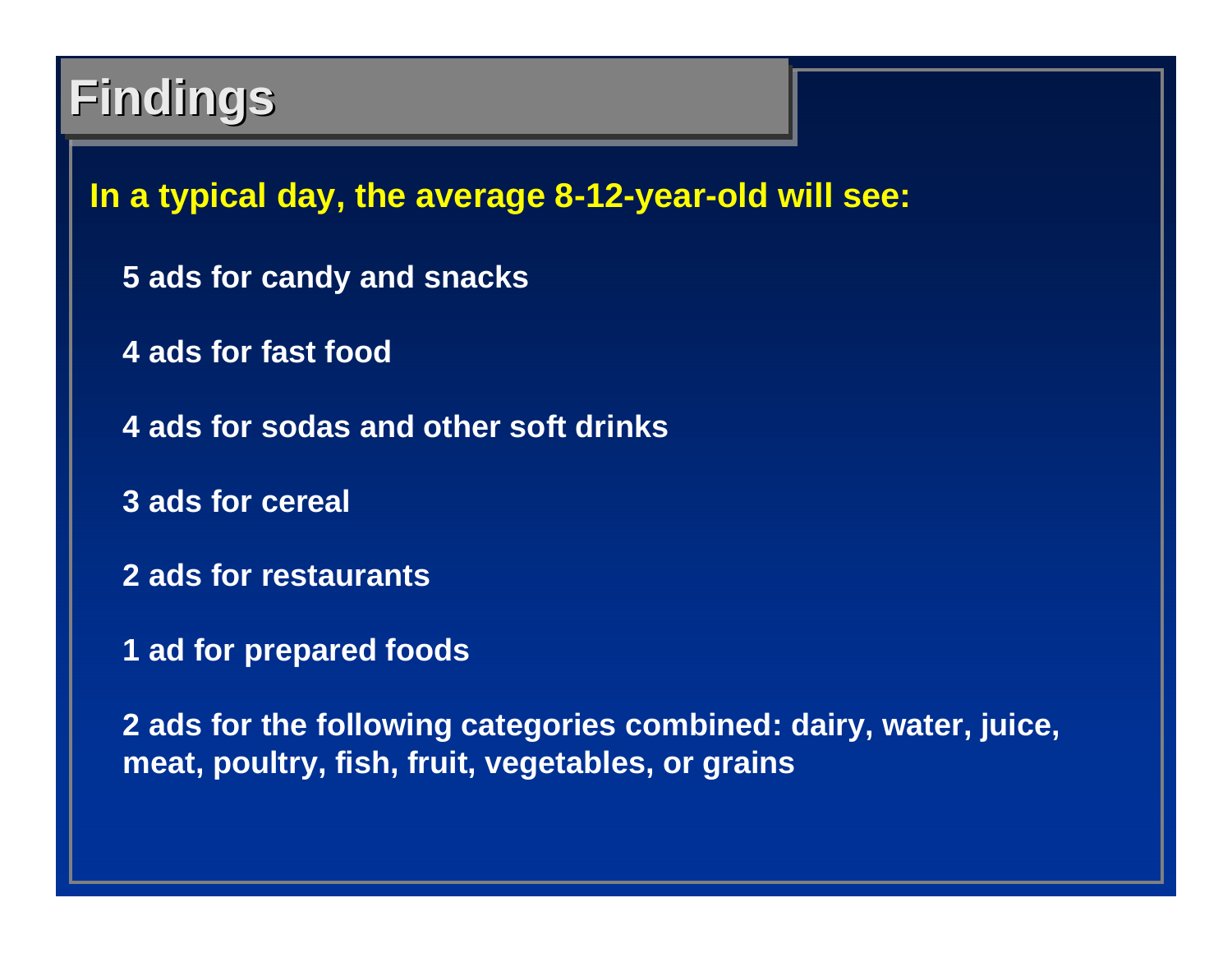#### **Among all food ads targeted to children or teens, percent that are for:**

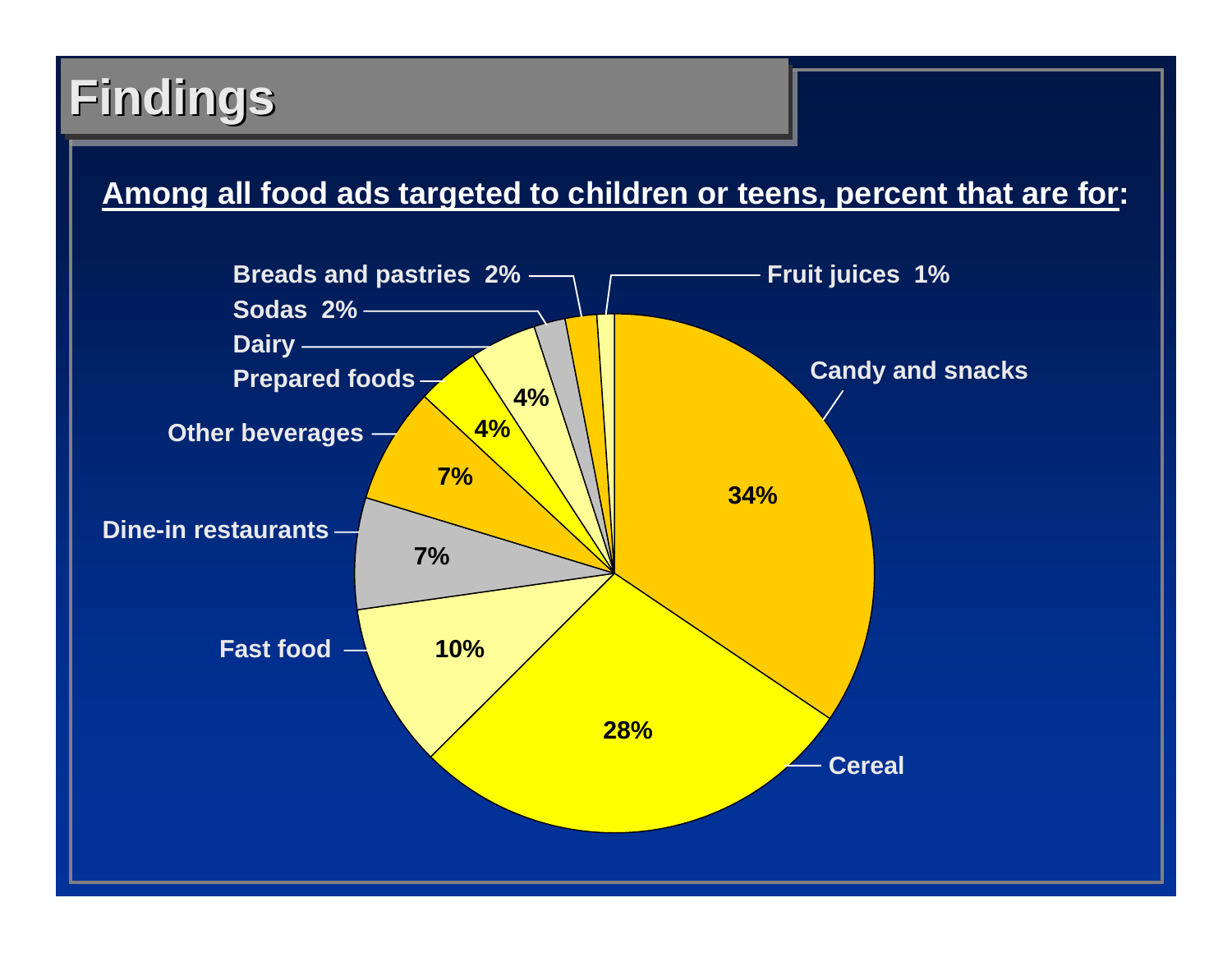#### **Among all food ads targeted to children or teens, percent that use each primary appeal:**

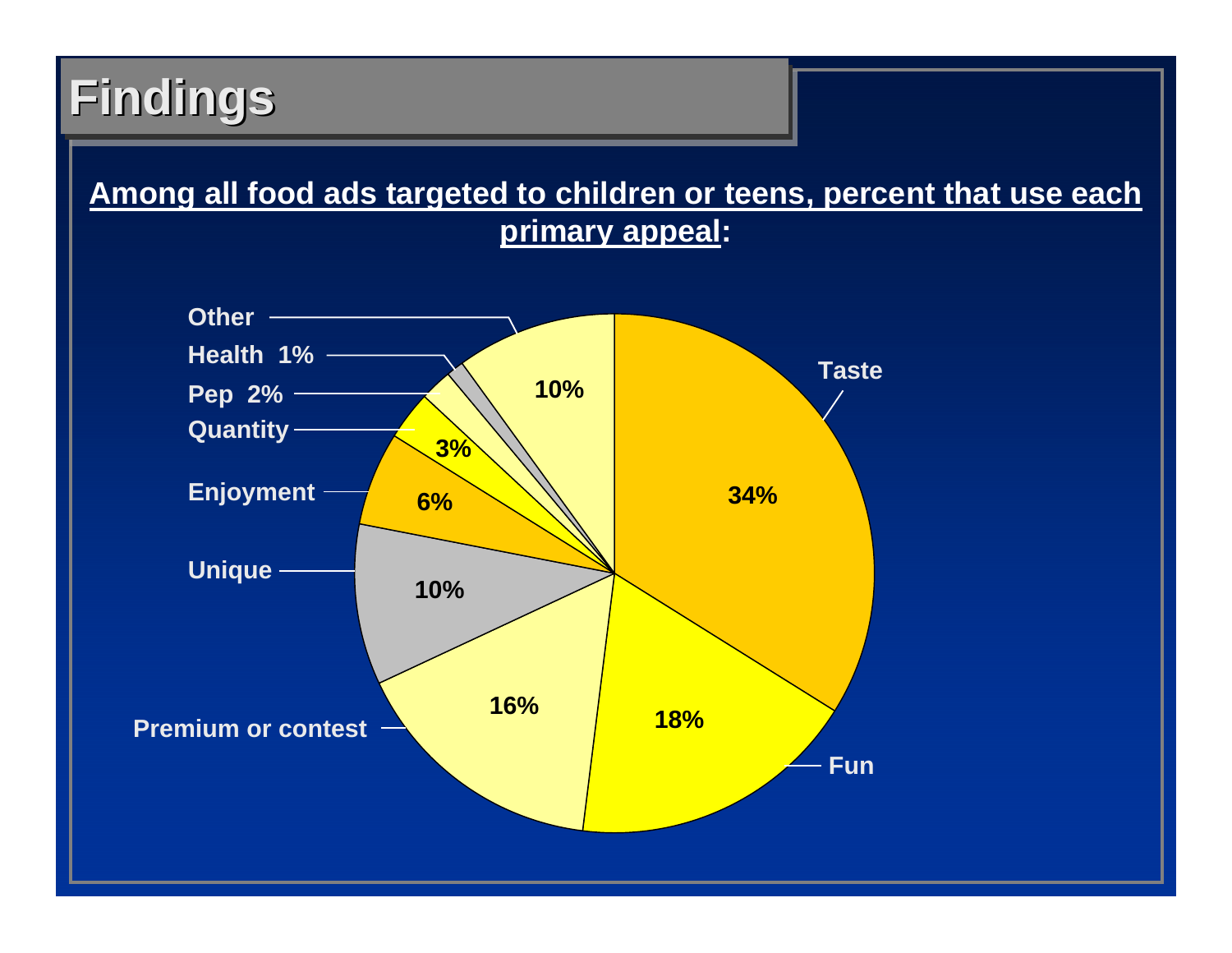#### **Among all food ads targeted to children or teens, percent that:**

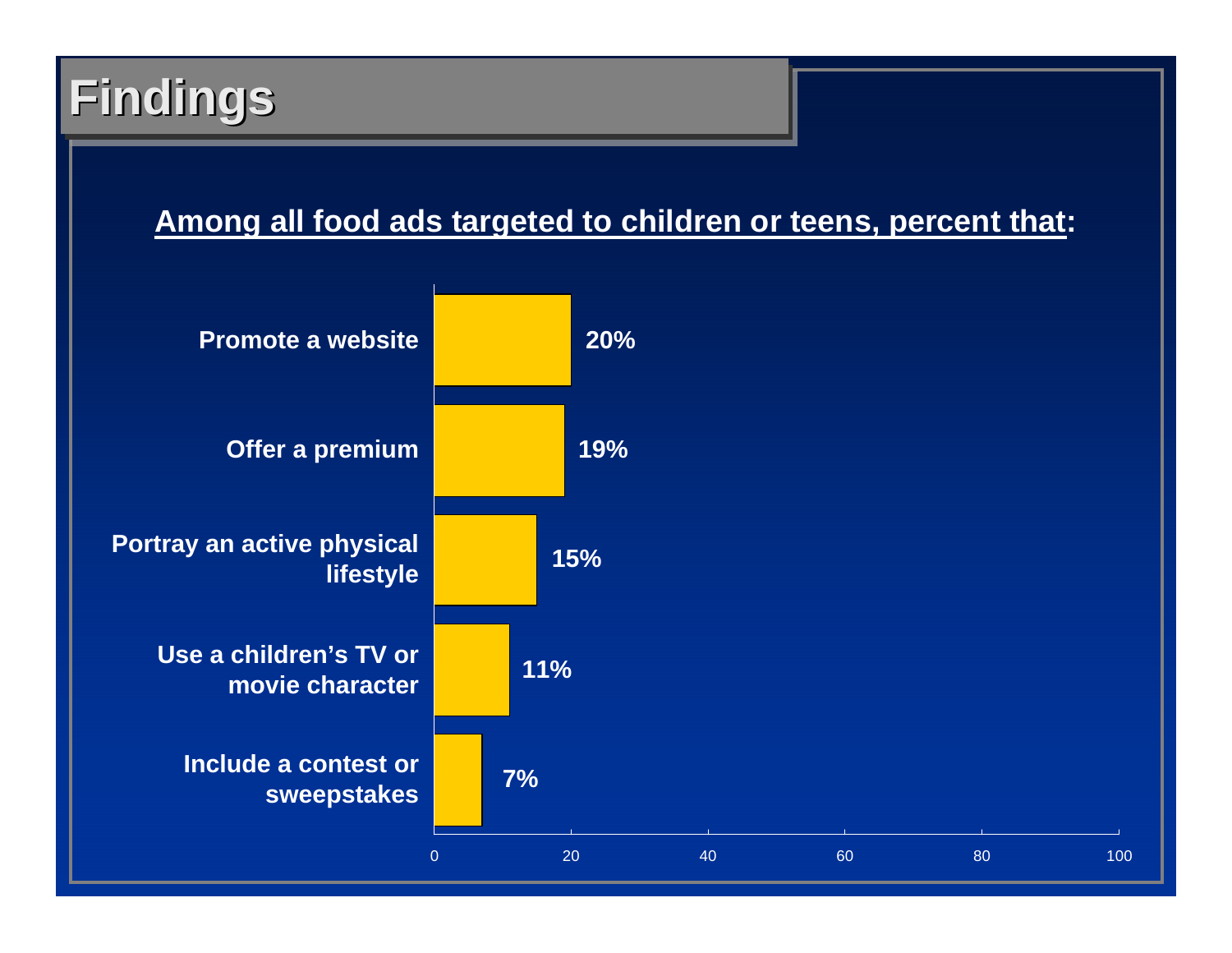#### **Among all food ads targeted to children and teens, the percent that include a specific health claim, by type of claim:**

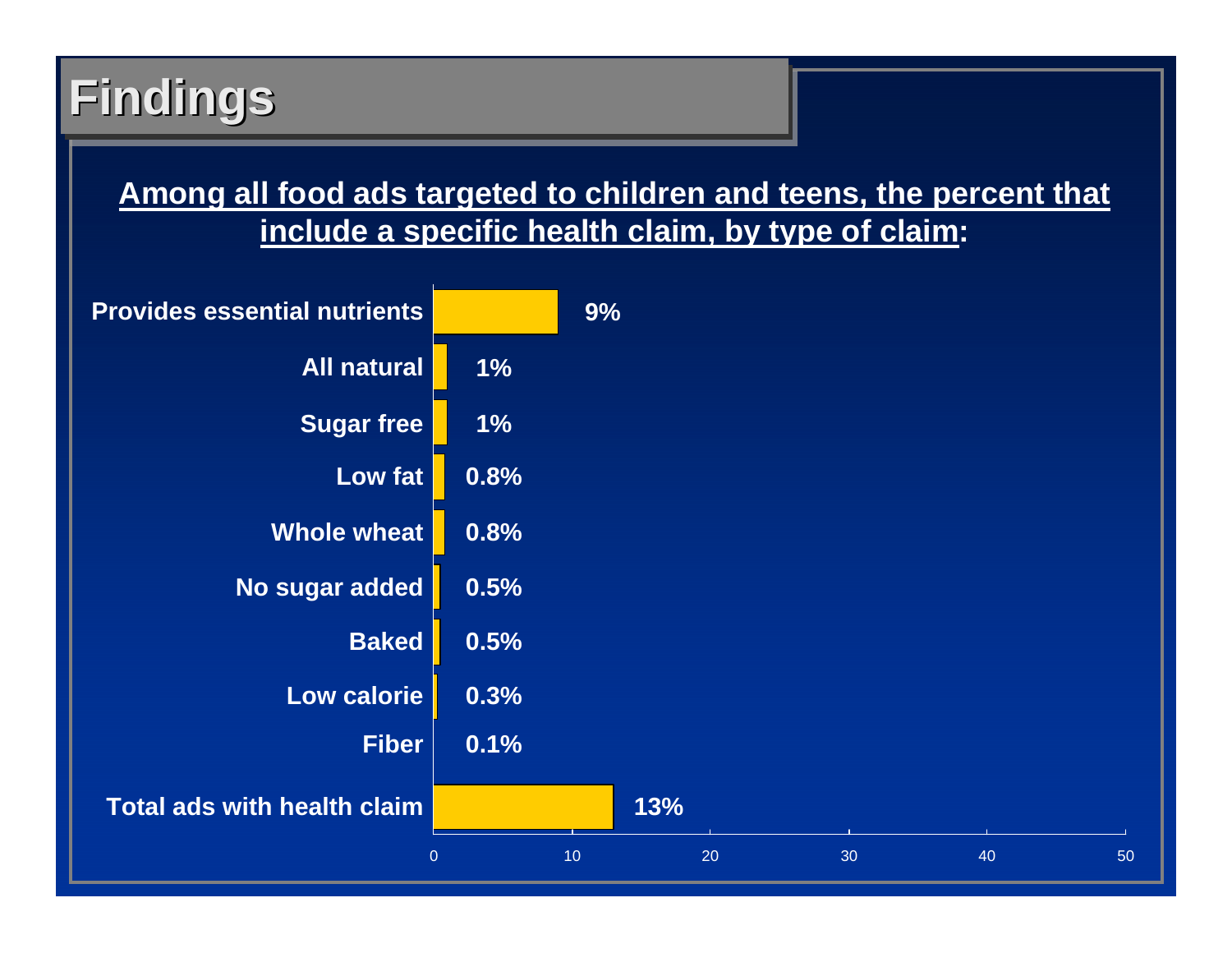#### **Among all food ads targeted to children and teens, the percent that include a specific health claim, by type of food:**

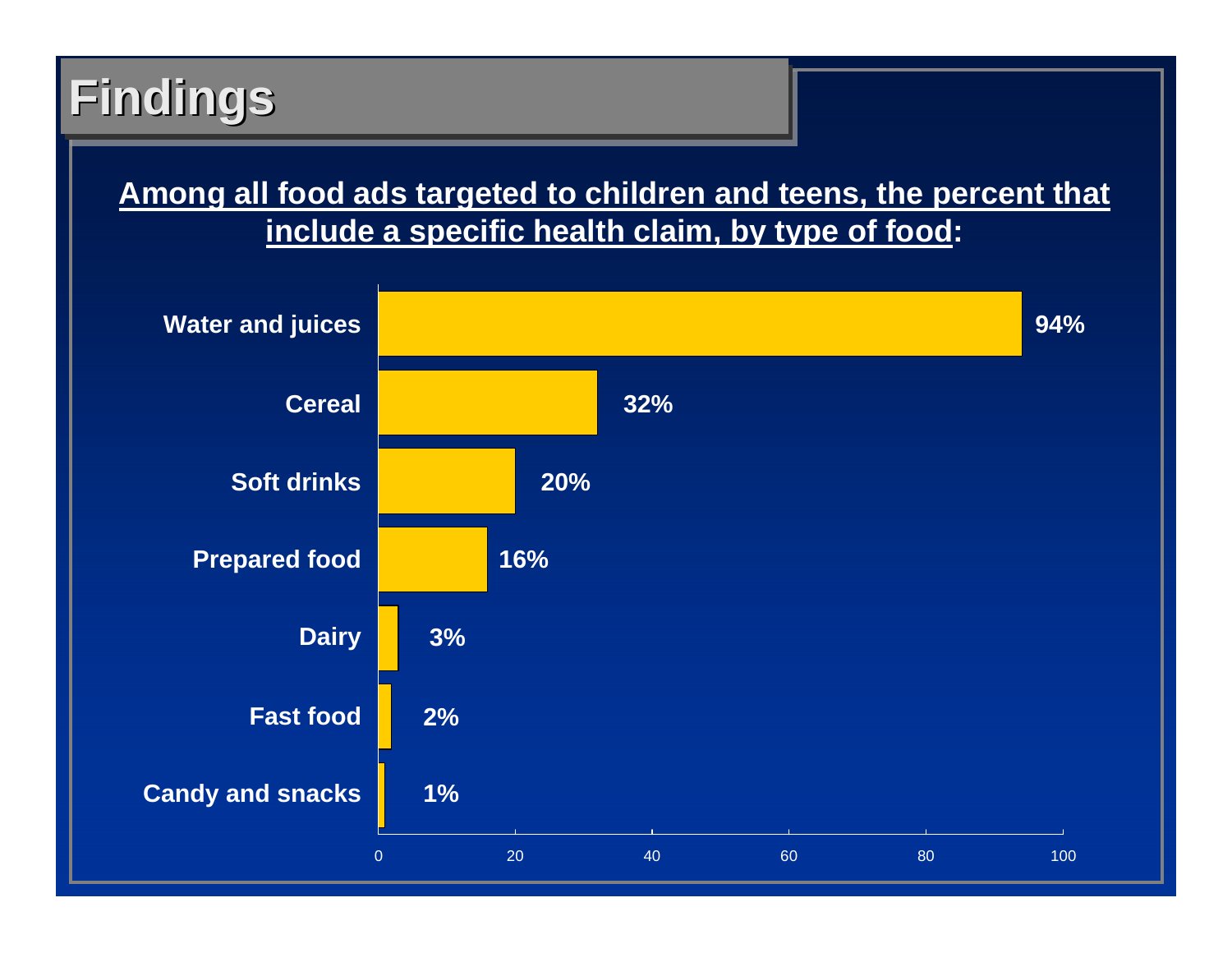#### **Children are exposed to very few public service ads on fitness or nutrition.**

**Average number of PSAs on fitness or nutrition seen by children:**

**2-7 year-olds: 1 every 2-3 days**

**164 a year**

**8-12 year 12 year-olds: 1 every 2-3 days**

**158 a year**

**13-17 year 17 year-olds: Less than 1 a week**

**47 a year**